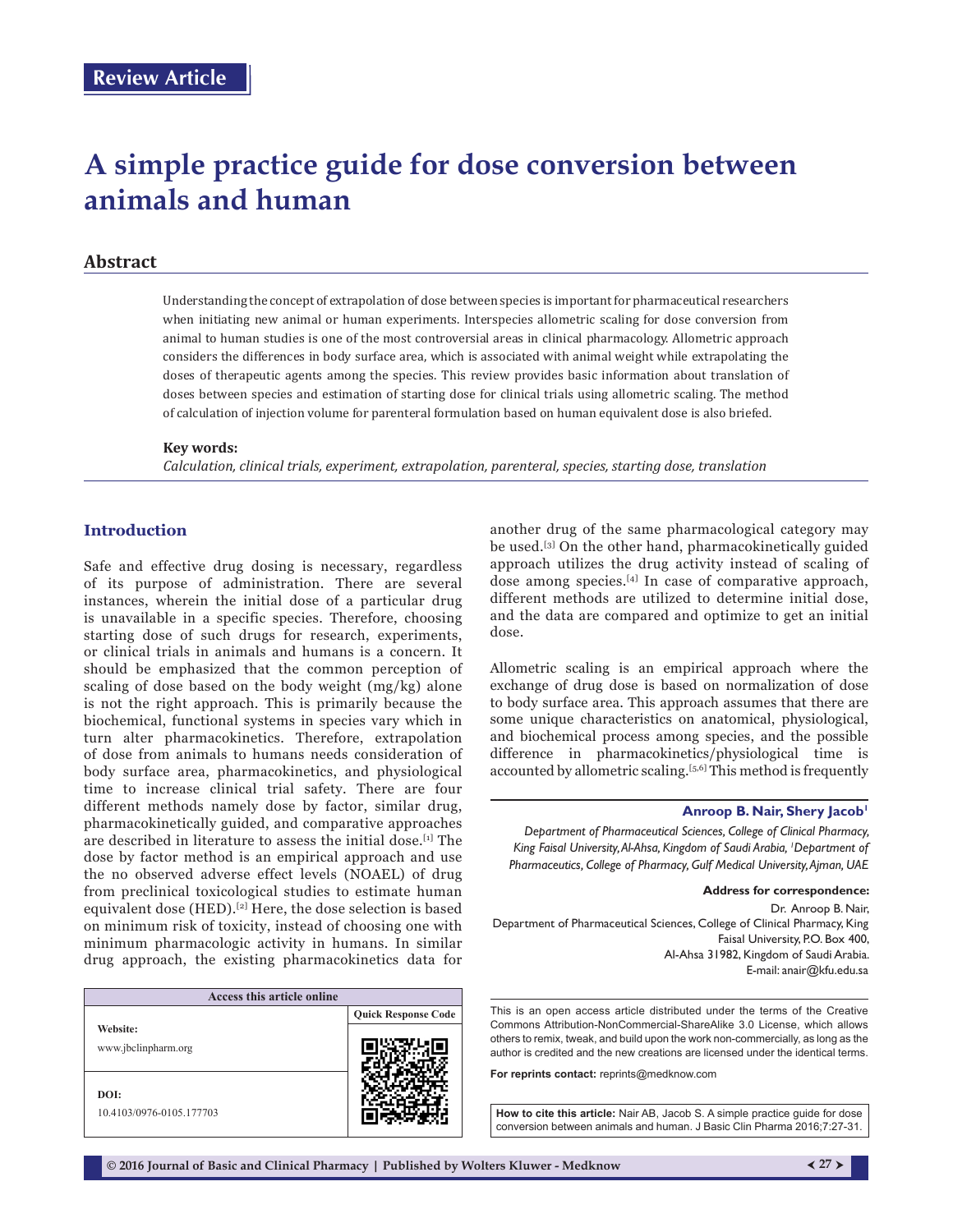used in research for experimental purpose to predict an approximate dose on the basis of data existing in other species. Drugs with lesser hepatic metabolism, low volume of distribution, and excreted by renal route are ideal candidates for scaling of dose by this approach. The US Food and Drug Administration's current guidance is based on dose by factor approach where the NOAEL of drug is scaled by making use of allometry to derive the maximum recommended starting dose (MRSD) for clinical studies.[7] This simple empirical approach considers the sizes of individual species based on body surface area which is related to metabolic rate of an animal that is established through evolutionary adaptation of animals to their size.[8,9] Moreover, the MRSD is usually scaled well across animal species when normalized to body surface area  $(mg/m<sup>2</sup>)$ . Typically, MRSD is calculated from preclinical toxicology studies and applying a factor.<sup>[10]</sup> Figure 1 depicts the five steps to calculate MRSD in entry into human studies. Briefly, determine NOAEL's in animal species, then convert NOAEL to HED, select appropriate animal species, apply safety factor, and finally, convert to pharmacologically active dose. NOAEL, the highest dose level that does not cause significant adverse effects, is a typical index for safety obtained from proper animal experiments to determine a safe starting dose.[7] In step 2, the NOAELs value is converted to HED on the basis of the body surface area correction factor (i.e.,  $W^{0.67}$ , which depends on the animal weight), using appropriate scaling factors from animal species.<sup>[11]</sup> Table 1 summarizes the factors for converting doses. The next step is selection of most appropriate species to use in calculation of MRSD. In general, animal species with the lowest HED is considered most sensitive species for determining human risk and is usually selected.[12] However, one can be more accurate by considering the change in pharmacokinetic parameters of drug between species. On the other hand, a specific animal that is more sensitive toward adverse effect can also be a suitable species. In step 4, the HED is divided by a factor value of 10, to increase safety of first human dose. This safety factor is accountable for differences in physiological and biological processes between human and animal species. In the final step, the value obtained is converted to pharmacologically active dose in humans.



**Figure 1:** Schematic representation of five steps to estimate starting dose in human studies

#### **Key Points in Scaling of Dose**

- Larger animals have lower metabolic rates
- Physiological process of larger animals is slower
- Larger animals required smaller drug dose on weight basis
- Allometry accounts the difference in physiological time among species
- Do not apply allometric scaling to convert adult doses to kids.

#### **Dose Calculations and Examples**

The dose by factor method applies an exponent for body surface area (0.67), which account for difference in metabolic rate, to convert doses between animals and humans. Thus, HED is determined by the equation:

$$
HED(mg/kg) = Animal NOAEL(mg/kg)
$$
  
×(Weight<sub>animal</sub> [kg]/Weight<sub>human</sub> [kg])<sup>(1-0.67)</sup> Eq. (1)

For example, for a newly developed drug molecule, the NOAEL value in rat weighing approximately 150 g is 18 mg/kg. To calculate the starting dose for human studies, use Equation 1.

$$
HED (mg / kg) = 18 \times (0.15 / 60)^{(0.33)} = 2.5 mg / kg
$$

Thus, for a 60 kg human, the dose is 150 mg. This HED value is further divided by a factor value of 10; thus, the initial dose in entry into man studies is 15 mg.

Dose is equally related to body weight although it is not the lone factor which influences the scaling for dose calculation. The correction factor  $(K_m)$  is estimated by dividing the average body weight (kg) of species to its body surface area (m<sup>2</sup>). For example, the average human body weight is 60kg, and the body surface area is 1.62 m². Therefore, the  $\text{K}_{\text{m}}$  factor for human is calculated by dividing 60 by 1.62, which is 37 [Table 1]. The  $K<sub>m</sub>$  factor values of various animal species [Table 1] is used to estimate the HED as:

$$
HED (mg/kg) = Animal dose (mg/kg)
$$
  
× (Animal K<sub>m</sub> / Human K<sub>m</sub>) 
$$
Eq. (2)
$$

As the  $K_m$  factor for each species is constant, the  $K_m$  ratio is used to simplify calculations. Hence, Equation 2 is modified as:

$$
HED (mg/kg) = Animal dose (mg/kg) \times K_m ratio Eq. (3)
$$

The  $K_m$  ratio values provided in Table 1 is easily obtained by dividing human  $K_m$  factor by animal  $K_m$  factor or vice versa. For instance, the  $\mathbf{K}_{\text{m}}$  ratio values for rat is 6.2 and 0.162, obtained by dividing  $37$  (human K<sub>m</sub> factor) by 6 (animal  $K<sub>m</sub>$  factor) and vice versa, respectively. Thus, usually to obtain the HED values (mg/kg), one can either divide or multiply the animal dose (mg/kg) by the  $K_m$  ratio provided in Table 1. For example, for a particular drug, the NOAEL in rats is 50 mg/kg. Using Equation 3, HED is calculated either by multiplying or dividing the animal dose with the  $K<sub>m</sub>$  ratio values given in Table 1. Accordingly, divide the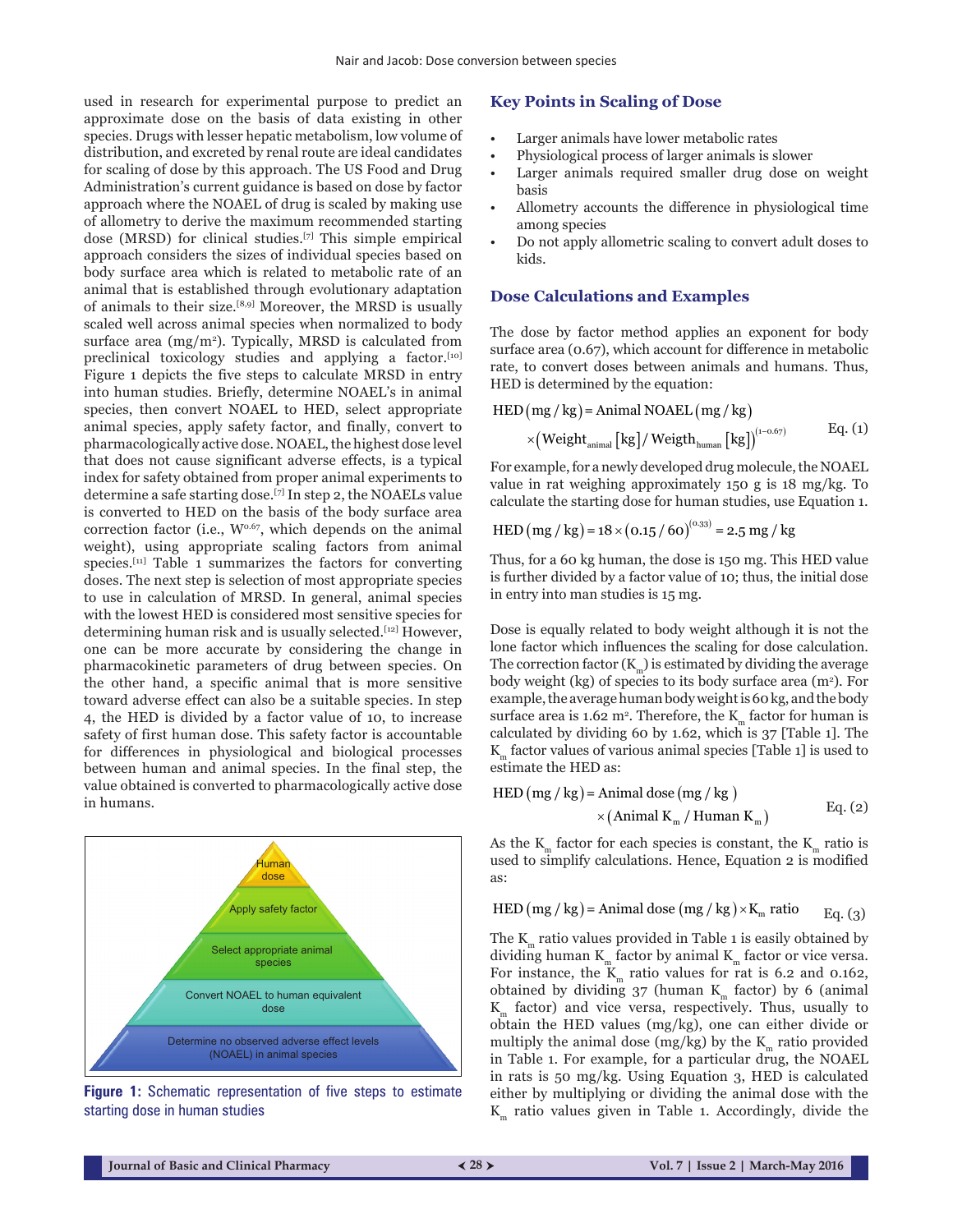| <b>Species</b>   | <b>Reference</b><br>body | <b>Working</b><br>weight | <b>Body</b><br>surface | To convert dose in<br>mg/kg to dose in |                       | To convert animal dose in mg/kg to HED<br>in mg/kg, either |
|------------------|--------------------------|--------------------------|------------------------|----------------------------------------|-----------------------|------------------------------------------------------------|
|                  | weight (kg)              | range (kg)               | area $(m^2)$           | mg/m <sup>2</sup> , multiply by $K_m$  | Divide animal dose by | <b>Multiply animal dose by</b>                             |
| Human            | 60                       |                          | 1.62                   | 37                                     |                       |                                                            |
| Mouse            | 0.02                     | $0.011 - 0.034$          | 0.007                  | 3                                      | 12.3                  | 0.081                                                      |
| Hamster          | 0.08                     | 0.047.0.157              | 0.016                  | 5                                      | 7.4                   | 0.135                                                      |
| Rat              | 0.15                     | $0.08 - 0.27$            | 0.025                  | 6                                      | 6.2                   | 0.162                                                      |
| Ferret           | 0.30                     | $0.16 - 0.54$            | 0.043                  | ⇁                                      | 5.3                   | 0.189                                                      |
| Guinea pig       | 0.40                     | $0.208 - 0.700$          | 0.05                   | 8                                      | 4.6                   | 0.216                                                      |
| Rabbit           | 1.8                      | $0.90 - 3.0$             | 0.15                   | 12                                     | 3.1                   | 0.324                                                      |
| Dog              | 10                       | $5 - 17$                 | 0.50                   | 20                                     | 1.8                   | 0.541                                                      |
| Monkeys (rhesus) | 3                        | $1.4 - 4.9$              | 0.25                   | 12                                     | 3.1                   | 0.324                                                      |
| <b>Marmoset</b>  | 0.35                     | $0.14 - 0.72$            | 0.06                   | 6                                      | 6.2                   | 0.162                                                      |
| Squirrel monkey  | 0.60                     | $0.29 - 0.97$            | 0.09                   | $\overline{ }$                         | 5.3                   | 0.189                                                      |
| Baboon           | 12                       | $7-23$                   | 0.60                   | 20                                     | 1.8                   | 0.541                                                      |
| Micro pig        | 20                       | 10-33                    | 0.74                   | 27                                     | 1.4                   | 0.730                                                      |
| Mini pig         | 40                       | 25-64                    | 1.14                   | 35                                     | 1.1                   | 0.946                                                      |

#### **Table 1: Human equivalent dose calculation based on body surface area\***

\*Data obtained from FDA draft guidelines.[7] FDA: Food and Drug Administration, HED: Human equivalent dose

rat dose (50 mg/kg) by  $6.2$  or multiply by  $0.162$ , the HED is  $-8.1$  mg/kg.

However, it must be borne in mind that the  $k_m$  factor varies across animal species and increases proportional to  $W^{2/3}$  within a species as body weight increases. For example, the  $k_m$  value in rats varies from 5.2 (100 g rat), 6 (150 g rat), and 7 (250 g rat). Therefore, calculation of HED for a drug of NOAEL in rats is 50 mg/kg with an average weight of 250 g is as below:

$$
HED (mg/kg) = 50 (mg/kg) \times \left(\frac{7}{37}\right) = 9.5 mg/kg in humans
$$

Using the standard  $k<sub>m</sub>$  factor value of 6 for rats with average weight of 150 g [Table 1], the dose varies accordingly as seen below:

$$
HED (mg/kg) = 50 (mg/kg) \times \left(\frac{6}{37}\right) = 8.1 mg/kg \text{ in humans}
$$

Interchange of unit  $(mg/kg \text{ to } mg/m^2)$  of dose of animals or human is carried out using the  $K<sub>m</sub>$  factor [Table 1] as:

$$
mg / m2 = Km \times mg / kg
$$
 Eq. (4)

However, conversion between species based on  $mg/m^2$  is not supported for drugs administered by topical, nasal, subcutaneous, or intramuscular routes as well as proteins administered parenterally with molecular weight >100,000 Daltons.

Similar to the HED estimation, the animal equivalent dose (AED) can also be calculated on the basis of body surface area by either dividing or multiplying the human dose (mg/kg) by the  $K_m$  ratio provided in Table 2. AED is calculated by minor modification of Equation 3 as:

AED (mg / kg) = Human dose (mg / kg) × K<sub>m</sub> ratio 
$$
Eq. (5)
$$

For example, if the maximum dose of a particular drug in human is 10 mg/kg, the AED is calculated by multiplying the HED by 6.2 or dividing by 0.162; AED is 62 mg/kg.

# **Table 2: Animal equivalent dose calculation based on body surface area\***

| <b>Species</b>   | <b>Reference</b><br>body<br>weight | To convert dose<br>in mg/kg to<br>dose in mg/m <sup>2</sup> , |                                     | <b>To convert human</b><br>dose in mg/kg to<br>AED in mg/kg, either |
|------------------|------------------------------------|---------------------------------------------------------------|-------------------------------------|---------------------------------------------------------------------|
|                  | (kq)                               | divide by K                                                   | <b>Multiply</b><br>human<br>dose by | <b>Divide</b><br>human<br>dose by                                   |
| Human            | 60                                 | 37                                                            |                                     |                                                                     |
| Mouse            | 0.02                               | 3                                                             | 12.3                                | 0.081                                                               |
| Hamster          | 0.08                               | 5                                                             | 7.4                                 | 0.135                                                               |
| Rat              | 0.15                               | 6                                                             | 6.2                                 | 0.162                                                               |
| Ferret           | 0.30                               | 7                                                             | 5.3                                 | 0.189                                                               |
| Guinea pig       | 0.40                               | 8                                                             | 4.6                                 | 0.216                                                               |
| <b>Rabbit</b>    | 1.8                                | 12                                                            | 3.1                                 | 0.324                                                               |
| Dog              | 10                                 | 20                                                            | 1.8                                 | 0.541                                                               |
| Monkeys (rhesus) | 3                                  | 12                                                            | 3.1                                 | 0.324                                                               |
| <b>Marmoset</b>  | 0.35                               | 6                                                             | 6.2                                 | 0.162                                                               |
| Squirrel monkey  | 0.60                               | 7                                                             | 5.3                                 | 0.189                                                               |
| Baboon           | 12                                 | 20                                                            | 1.8                                 | 0.541                                                               |
| Micro pig        | 12                                 | 27                                                            | 1.4                                 | 0.730                                                               |
| Mini pig         | 40                                 | 35                                                            | 1.1                                 | 0.946                                                               |

\*Data adapted and modified from FDA draft guidelines.[7] FDA: Food and Drug Administration, AED: Animal equivalent dose

For parenteral administration, HED conversion (mg/kg) is also based on body surface area normalization. The conversion can be made by dividing the NOAEL in appropriate species by the conversion factor. Guidelines for maximum injection volumes, by species, site location, and gauge size are summarized in Table 3. Injection volume of parenteral formulation is calculated by following equation.

 $(ml) = \frac{\times \text{Animal dose} (mg/kg)}{g}$ Animal weight (kg)  $(mg / ml)$ Injection volume  $(ml) = \frac{\times \text{Animal dose (mg / kg)}}{\text{Concentration (mg / ml)}}$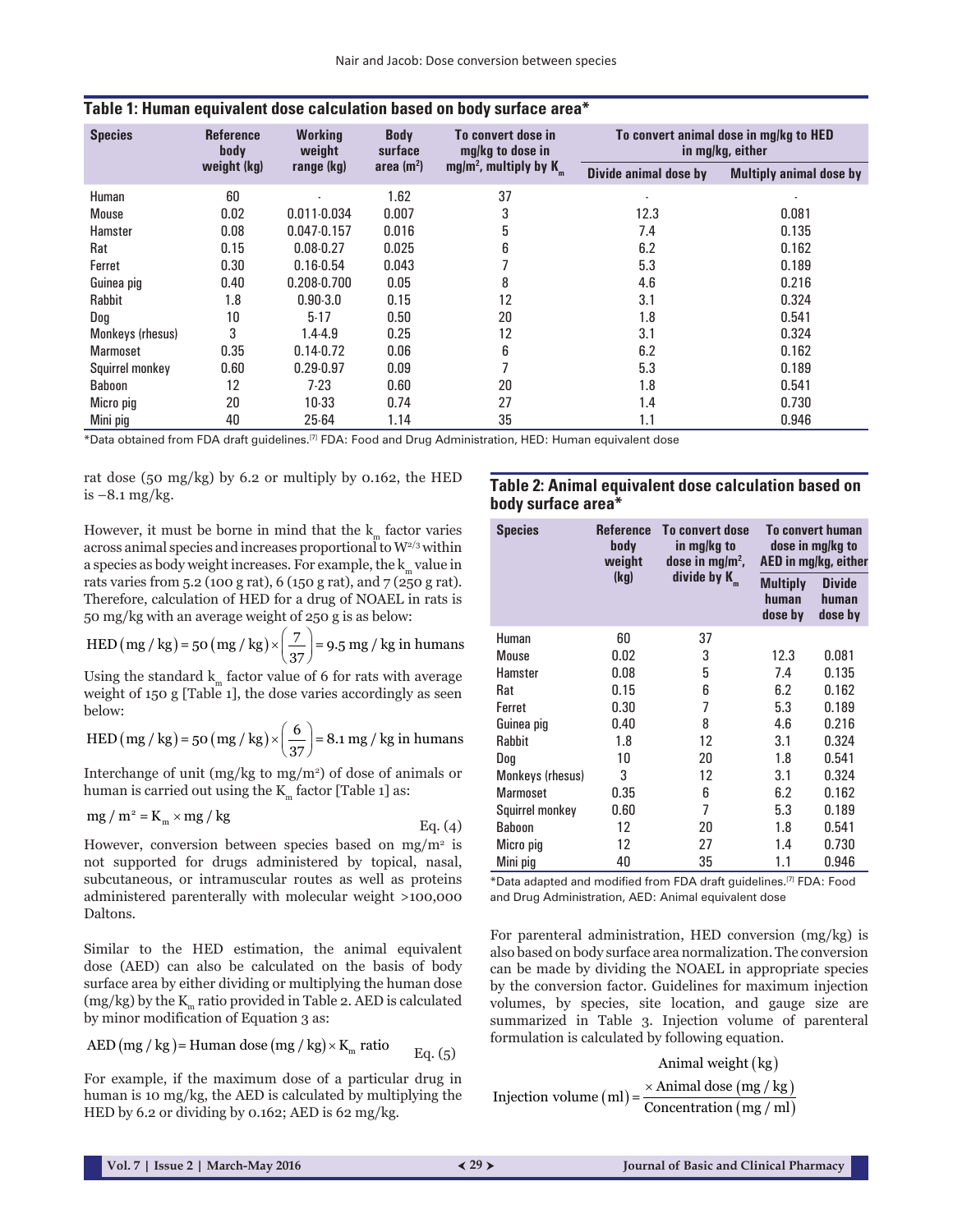| <b>Table 3: Guidelines for maximum injection volum</b><br><b>Species</b> |                 |                                   | e, by species, site location, and gauge size* |                 |                                   |                        |                 |                                   |                                                   |                 |                                   |                       |               |
|--------------------------------------------------------------------------|-----------------|-----------------------------------|-----------------------------------------------|-----------------|-----------------------------------|------------------------|-----------------|-----------------------------------|---------------------------------------------------|-----------------|-----------------------------------|-----------------------|---------------|
|                                                                          |                 |                                   |                                               |                 | Route                             |                        |                 |                                   |                                                   |                 |                                   |                       |               |
| <b>Subcutaneous</b>                                                      |                 |                                   | Intramuscular                                 |                 |                                   | Intraperitoneal        |                 |                                   | Intravenous                                       |                 |                                   | <b>Intradermal</b>    |               |
| Site<br>Maximum<br>volume-ml<br>injection                                | Gauge<br>size   | Maximum<br>volume-ml<br>injection | Site                                          | Gauge<br>size   | Maximum<br>volume-ml<br>injection | Site                   | Gauge<br>size   | Maximum<br>volume-ml<br>injection | Site                                              | Gauge<br>size   | Maximum<br>volume-ml<br>injection | Site                  | Gauge<br>size |
| Upper arm, abdomen,<br>thigh, buttock<br>$\sqrt{2}$                      | 25-31           | 2.5                               | Deltoid, vastus lateralis                     | $21 - 23$       | 2.5                               | Peritoneum             | $\cdot$         | < 250                             | yein                                              | 18-20           | $< 0.10$                          | Dermis                | 25-26         |
| Back (scruff)/lower<br>abdomen<br>1.2                                    | $20$            | $\overline{5}$                    | Quadriceps, posterior<br>thigh                | 25              | 2.3                               | Lateral tail<br>yein   | 25              | $< 0.2$                           | Lateral tail vein                                 | 25              | $< 0.05$                          | abdomen<br>Lateral    |               |
| Dorsum between<br>scapula<br>$3\overline{4}$                             | $20$            | $\leq$                            | Lind limb, caudal thigh                       | 25              | 2.3                               | Lower left<br>quadrant | 25-26           | $< 0.2$                           | vein, cephalic/<br>Lateral tarsal<br>lingual vein | 26              | $<0.05$                           |                       |               |
| Back (scruff)/lower<br>abdomen<br>$5-10$                                 | $< 20$          | < 0.3                             | Quadriceps, hamstring                         | 25-26           | $5 - 10$                          | Lower left<br>quadrant | 24              | < 0.5                             | saphenous vein<br>Lateral tail/                   | 24-27           | $<0.05$                           | abdomen<br>Lateral    |               |
| Dorsum between<br>scapula<br>100-200                                     | 22              | 2.5                               | lind limb, caudal thigh                       | 22-25           | 100-200                           | saphenous<br>Cephalic, | 22-25           | < 100                             | saphenous vein<br>Cephalic/                       | $\overline{21}$ |                                   |                       |               |
| Dorsum between<br>scapula<br>$-10$                                       | 25              | C3                                | Lind limb, caudal thigh,<br>umbar muscles     | 25              | $10 - 15$                         | Lower left<br>quadrant | 25              | 10-15                             | saphenous vein<br>Lateral                         | 26-27           |                                   | along flank<br>Dorsum | 25            |
| Dorsum<br>$10 - 50$                                                      | 22-25           | < 0.5                             | lind limb, caudal thigh                       | 22-25           | 50-100                            | Lower left<br>quadrant | 22              | $\frac{5}{\sqrt{2}}$              | Marginal ear vein                                 | 25              | $< 0.10$                          | along flank<br>Dorsum | 25            |
| Dorsum<br>10-30                                                          | 22-23           | $\frac{3}{2}$                     | lind limb, caudal thigh                       | 22-23           | 25-50                             | Peritoneum             | $\overline{20}$ | $\frac{6}{5}$                     | Saphenous vein                                    | 22-23           |                                   |                       |               |
| Scuff<br>$-10$<br>Squirrel                                               | $\overline{20}$ | $\frac{1}{2}$                     | Quadriceps, posterior<br>thigh, triceps       | $\overline{20}$ | 25-50                             | Peritoneum             | 20              | $0.5 - 1$                         | Femoral vein                                      | $\overline{21}$ |                                   |                       |               |

Nair and Jacob: Dose conversion between species